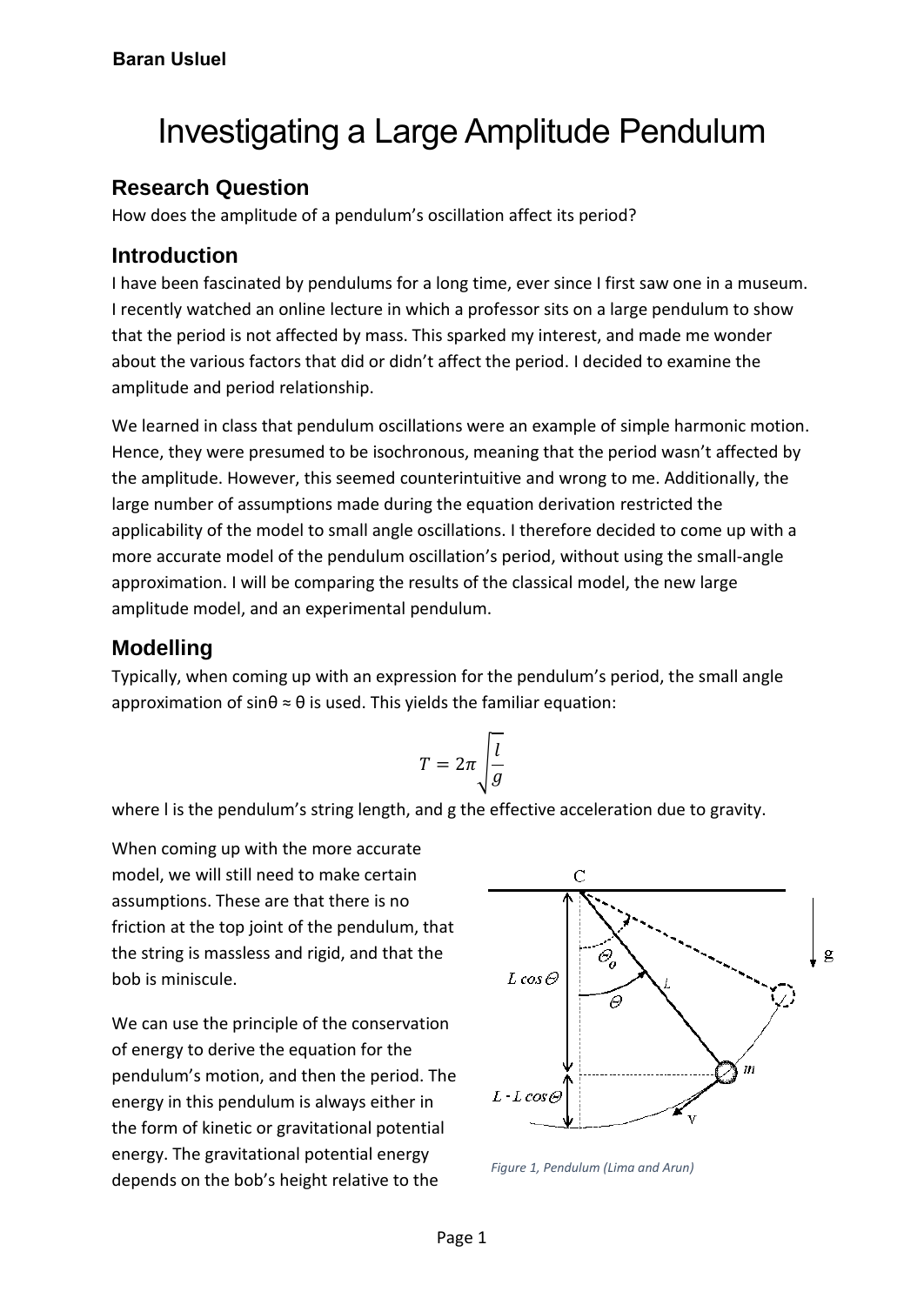equilibrium point, which can be shown as  $L - L\cos\theta = L(1 - \cos\theta)$ . The gravitational potential energy at any point is therefore  $mgL(1 - cos\theta)$ . When  $\theta_0$ , which is the angular amplitude, is plugged into the equation, this will give us the total energy of the system.

Next, we need the kinetic energy of the bob. We know that  $s = \theta * L$  from circular motion, therefore  $v = \frac{d\theta}{dt}$  $\frac{d\theta}{dt} * L$ . The kinetic energy becomes  $\frac{1}{2}mv^2 = \frac{1}{2}$  $rac{1}{2}mL^2\left(\frac{d\theta}{dt}\right)$  $\frac{d\theta}{dt}$ )<sup>2</sup>.

The following equality for the energy of the system can then be formed:

$$
mgL(1 - \cos\theta_0) = \frac{1}{2}mL^2\left(\frac{d\theta}{dt}\right)^2 + mgL(1 - \cos\theta)
$$

When written in terms of dθ/dt:

$$
\frac{d\theta}{dt} = \sqrt{\frac{2g}{L}(\cos\theta - \cos\theta_0)}
$$

Next, the equation is written in terms of dt, so that we can get an expression for the period:

$$
dt = \sqrt{\frac{l}{2g(cos\theta - cos\theta_0)}}d\theta
$$

And finally, we integrate both sides. The right-hand-side is integrated from 0 to  $\theta_0$  and then multiplied by 4, because the pendulum travels from the equilibrium position to the extreme position four times in a complete oscillation. This yields the expression for the period:

$$
T = 4 \sqrt{\frac{l}{2g}} * \int_0^{\theta_0} \frac{1}{\sqrt{\cos \theta - \cos \theta_0}} d\theta
$$

This integral cannot be solved analytically, and must instead be evaluated numerically (Lima and Arun). In this investigation, this will be computed with the Wolfram Alpha platform, but any capable calculator or computer software can also be used.

#### **Hypothesis**

My hypothesis is that the expression above will be more accurate than the traditional pendulum equation, especially when the amplitude of the oscillation is relatively large, because it doesn't rely on the small-angle approximation. We will be comparing both models with the experimental results to see how they differ.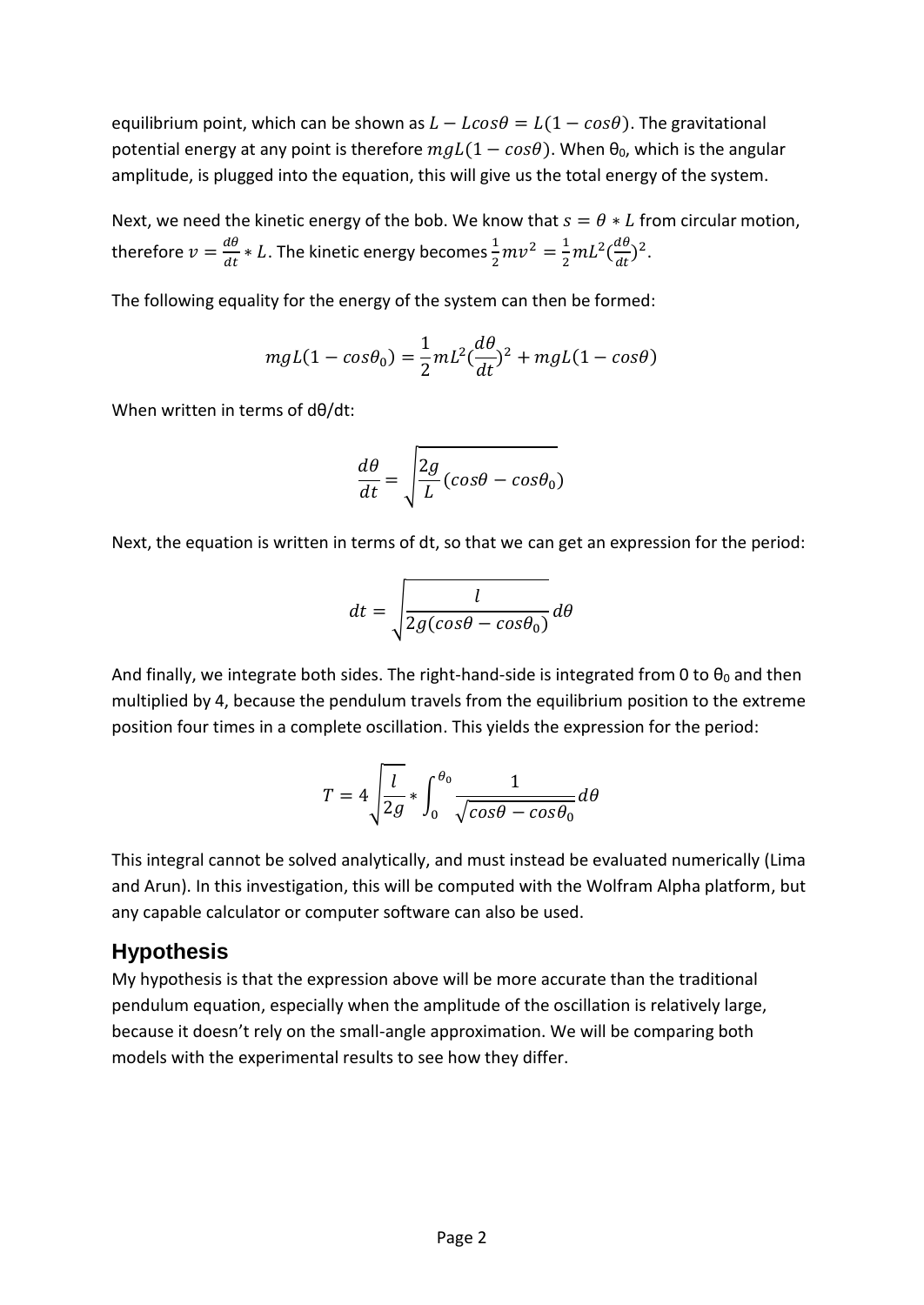#### **Variables**

#### **Independent variable:**

The amplitude of the oscillation. This will be equal to the angle between the maximum position of the pendulum and the vertical equilibrium position, and will be expressed in degrees.

The variable will be varied from 10 degrees to 90 degrees, with 10 degree increments. Each case will be repeated 5 times to minimize the random error.

Instead of measuring the angle directly, the independent variable will be measured and changed in terms of the horizontal distance of the pendulum bob from the equilibrium position, for greater ease and precision. As the length of the string will be 1 meter, this horizontal distance will be equal to 1\*sin(θ). The horizontal distances will therefore be 0.174, 0.342, 0.500, 0.643, 0.766, 0.866, 0.940, 0.985 and 1.00 meters.

#### **Dependent variable:**

The period of the pendulum's oscillation. This will be measured with a handheld stopwatch. After the pendulum is pulled to the side and let go, it will be allowed to oscillate once and come back to its initial maximum position, at which point the stopwatch will be started; this is to make sure that the operator's error is minimal, and the pendulum is oscillating regularly. The pendulum will then be allowed the oscillate 10 times, before the stopwatch is stopped. The recorded time will be divided by 10, to achieve a precise result for the period.

#### **Control variables:**

- Length and material of the pendulum's string:
	- o Silk thread of length 1 meter, as measured by a meter-ruler.
	- o Reasons:
		- Length affects the period, as shown by the pendulum formula.
		- Silk thread is very light, which fits the assumption of it being massless.
		- The thread is also thin, thus minimizing the drag force.
- Mass and material of the pendulum's bob:
	- o 65.0 ±0.5 gram lead bob, with a hook to tie the string to.
	- o Reason:
		- Lead is a dense metal, which will maximize mass while minimizing the surface area, thereby minimizing the drag force.
- Initial velocity of pendulum:
	- $\circ$  When the pendulum is released from its maximum position, it will be let go without pushing so that its initial velocity is close to zero.
	- o Reason: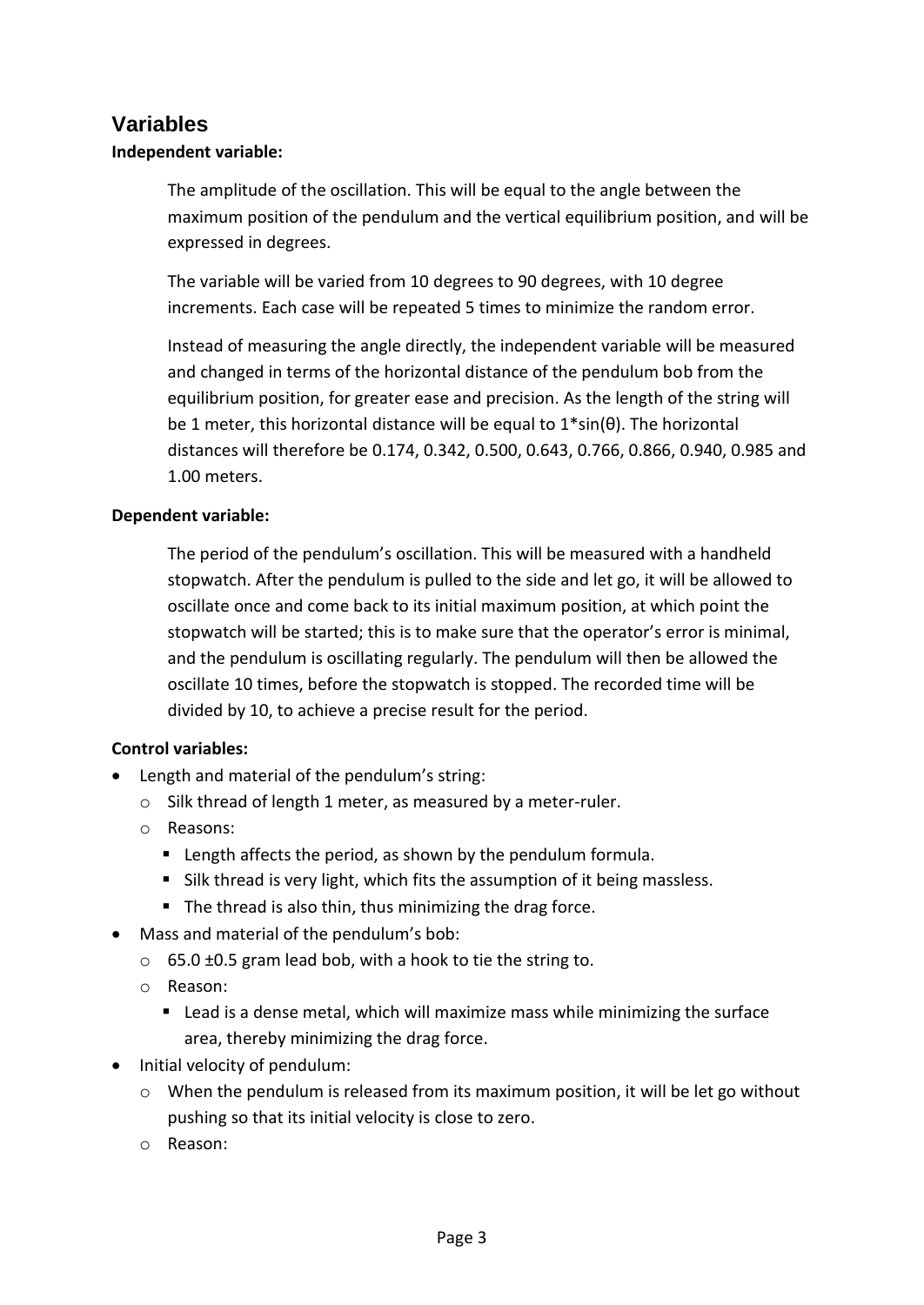- If the velocity isn't zero at the measured maximum position, then its amplitude will actually be greater than expected, making the measurements inaccurate.
- Medium that the pendulum oscillates in:
	- $\circ$  The pendulum will be oscillating in air.
	- o Reason:
		- Placing the pendulum in a different medium, such as water, will not only affect the drag force, but there will also be a buoyancy force changing the effective acceleration and hence period.

# **Materials List**

- 1-meter silk thread
- 2 meter-rulers
- 65g lead bob
- Stopwatch

# **Diagram**



# **Method**

- 1. Tie one end of the silk thread to a point on the ceiling.
- 2. Tie the lead bob to the bottom end of the fishing rod, so that the string length between the top and the center of mass of the bob is 1 meter.
- 3. Cut the excess fishing rod from the bottom.
- 4. Place one of the meter-rulers under the pendulum horizontally, with its zero-mark aligned with the pendulum's equilibrium position.
- 5. Hold the other meter-ruler perpendicular to the first, at the 0.174 meter position of the horizontal ruler. Move the bob to align with the vertical ruler.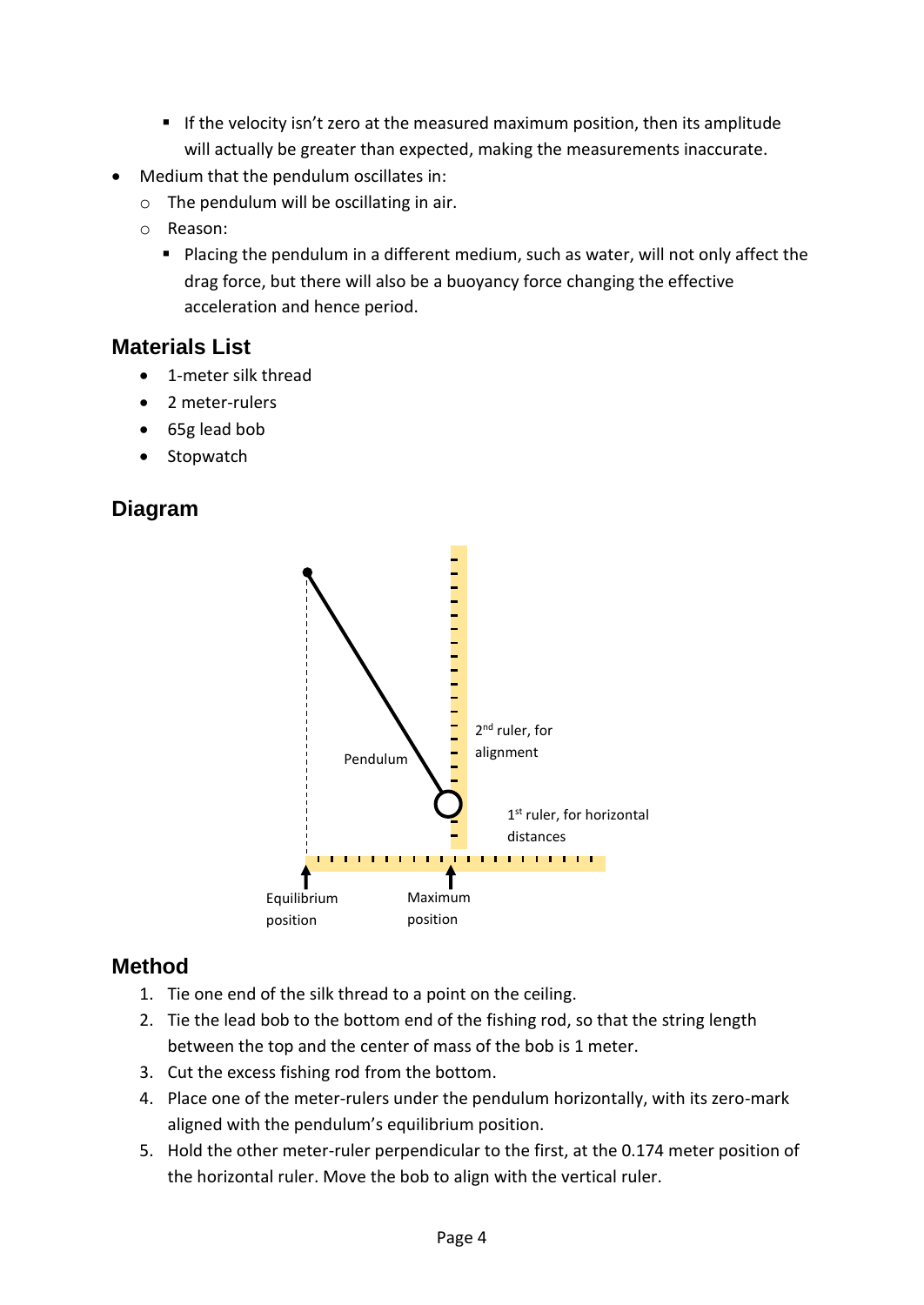- 6. Let go of the bob, and wait for it to complete its first oscillation.
- 7. When the first oscillation is complete, and the bob is momentarily at its initial position again, start the timer on the stopwatch.
- 8. Wait for the pendulum to make 10 full oscillations. Stop the timer when it finishes.
- 9. Divide the time measured by 10 to get the period. Record this in the table below.
- 10. Repeat steps 5-9, four more times (to get a total of 5 trials).
- 11. Repeat steps 5-11 with each of the other amplitudes.

## **Results**

|                                                          |         | Time for 10 oscillations / sec |         |         |         |       |                                                                |
|----------------------------------------------------------|---------|--------------------------------|---------|---------|---------|-------|----------------------------------------------------------------|
|                                                          |         |                                |         |         |         |       |                                                                |
| Amplitude<br>/ degrees<br>$\Delta\theta = \pm 5^{\circ}$ | Trial 1 | Trial 2                        | Trial 3 | Trial 4 | Trial 5 | Mean  | <b>Experimental Period</b><br>/ sec<br>$\Delta T = \pm 0.04$ s |
| 10                                                       | 20.19   | 20.21                          | 20.31   | 20.31   | 20.18   | 20.24 | 2.02                                                           |
| 20                                                       | 20.27   | 20.39                          | 20.39   | 20.47   | 20.17   | 20.34 | 2.03                                                           |
| 30                                                       | 20.46   | 20.51                          | 20.55   | 20.51   | 20.45   | 20.50 | 2.05                                                           |
| 40                                                       | 20.56   | 20.74                          | 20.86   | 20.65   | 20.61   | 20.68 | 2.07                                                           |
| 50                                                       | 21.08   | 20.92                          | 21.06   | 21.03   | 21.15   | 21.05 | 2.10                                                           |
| 60                                                       | 21.21   | 21.29                          | 21.52   | 21.34   | 21.43   | 21.36 | 2.14                                                           |
| 70                                                       | 21.5    | 21.56                          | 21.68   | 21.72   | 21.76   | 21.64 | 2.16                                                           |
| 80                                                       | 21.97   | 22.15                          | 22.13   | 22.17   | 22.06   | 22.10 | 2.21                                                           |
| 90                                                       | 22.42   | 22.45                          | 22.56   | 22.63   | 22.55   | 22.52 | 2.25                                                           |

Table 1 – Amplitudes and Experimental Time Periods of Pendulum

#### Observations:

When letting go of the pendulum at large angles, the string wouldn't be taut for the first few oscillations.

The oscillations were dampened significantly (almost by half after the 10 oscillations). This was most noticeable in the large angled oscillations.

The pendulum wasn't just moving back and forth; it was also drifting off to the sides, performing circular motion.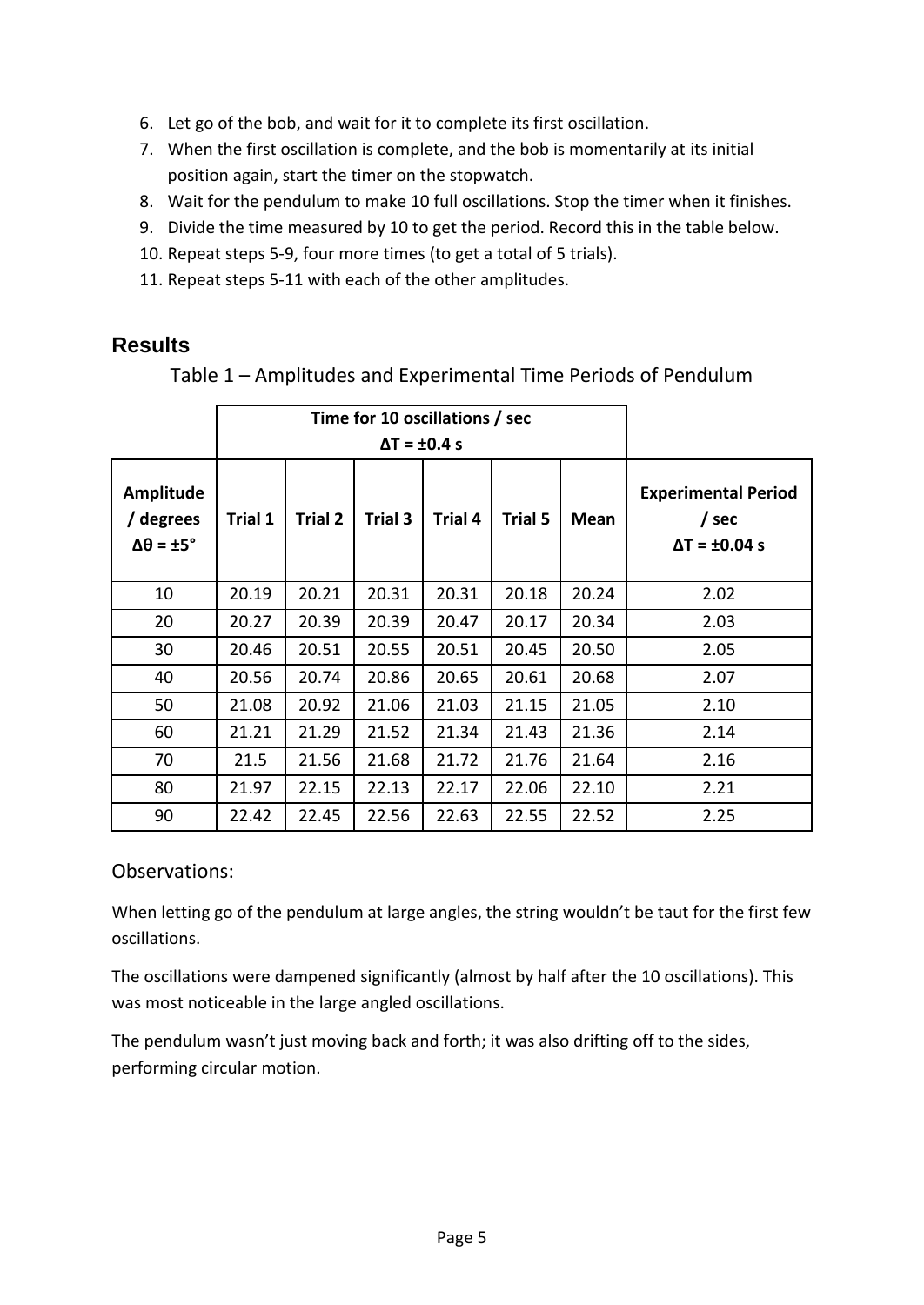## **Uncertainties**

The most significant uncertainty in the time measurements is the human reaction time, rather than the stopwatch's resolution. The human reaction time is found to be 0.2 seconds on average (Kosinski). As this error is introduced during both the initiation and ending of the time measurement, the error was taken as ±0.4 seconds. As each time measurement consisted of 10 oscillations, the uncertainty of the periods was then taken as  $0.4 / 10 = 0.04$ seconds.

The standard deviations of the time measurements were also evaluated, using the following expression:

$$
\sigma = \sqrt{\frac{1}{N} \sum_{i=1}^{N} (x_i - \mu)^2}
$$

However, all of the standard deviations were found to be under 0.1, which is smaller than the value of 0.4 found above, which is why the standard deviation wasn't used as the uncertainty.

There was also a relatively large amount of uncertainty introduced when measuring the amplitudes using the horizontal distance method. A reasonable value for this uncertainty is ±5 degrees, as this is equal to half of the independent variable's increment value (10 degrees) and should be sufficient to account for the random errors.

# **Analysis**

The simple pendulum model was used to calculate the isochronous period as:

$$
T = 2\pi \sqrt{\frac{1}{9.81}} = 2.006066681 s
$$

Next, the new large amplitude model was used to predict the periods for each value of the amplitude. For example, to find the period for 10 degrees, the following expression was written and evaluated:

$$
T = 4 \sqrt{\frac{1}{2 * 9.8}} * \int_0^{10} \frac{1}{\sqrt{\cos \theta - \cos(10)}} d\theta = 2.01092 s
$$

The experimental period, and the two calculated periods for each amplitude can be found in Table 2.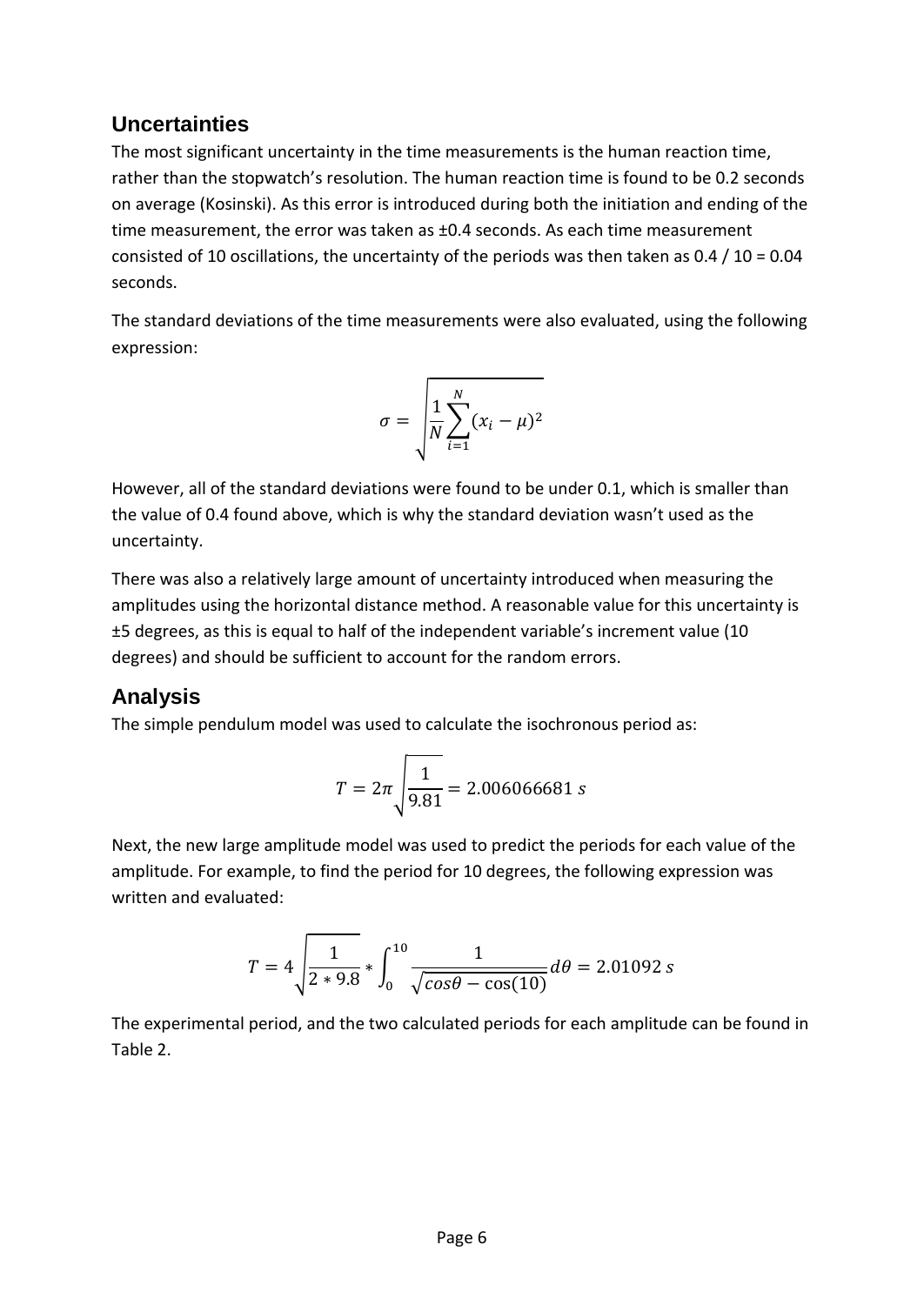| <b>Amplitude</b><br>/ degrees<br>$\Delta\theta = \pm 5^{\circ}$ | <b>Experimental Period</b><br>/ sec<br>$\Delta T = \pm 0.04$ s | <b>Simple Model</b><br>Period / sec | Large Amplitude<br>Model Period / sec |
|-----------------------------------------------------------------|----------------------------------------------------------------|-------------------------------------|---------------------------------------|
| 10                                                              | 2.02                                                           | 2.006066681                         | 2.01092                               |
| 20                                                              | 2.03                                                           | 2.006066681                         | 2.02248                               |
| 30                                                              | 2.05                                                           | 2.006066681                         | 2.04203                               |
| 40                                                              | 2.07                                                           | 2.006066681                         | 2.06999                               |
| 50                                                              | 2.10                                                           | 2.006066681                         | 2.10701                               |
| 60                                                              | 2.14                                                           | 2.006066681                         | 2.15397                               |
| 70                                                              | 2.16                                                           | 2.006066681                         | 2.2121                                |
| 80                                                              | 2.21                                                           | 2.006066681                         | 2.28305                               |
| 90                                                              | 2.25                                                           | 2.006066681                         | 2.36905                               |

# Table 2 – Comparison of Experimental and Calculated Periods

These results are displayed visually in Graph 1 below.



As shown in Graph 1, the new model approximates the experimental values until an amplitude of 60 degrees. When the amplitude is greater than 60, the new model is no longer within the error bars. This is clearly a huge improvement over the ideal/simple model, which is only applicable at much smaller angles (until 20 degrees).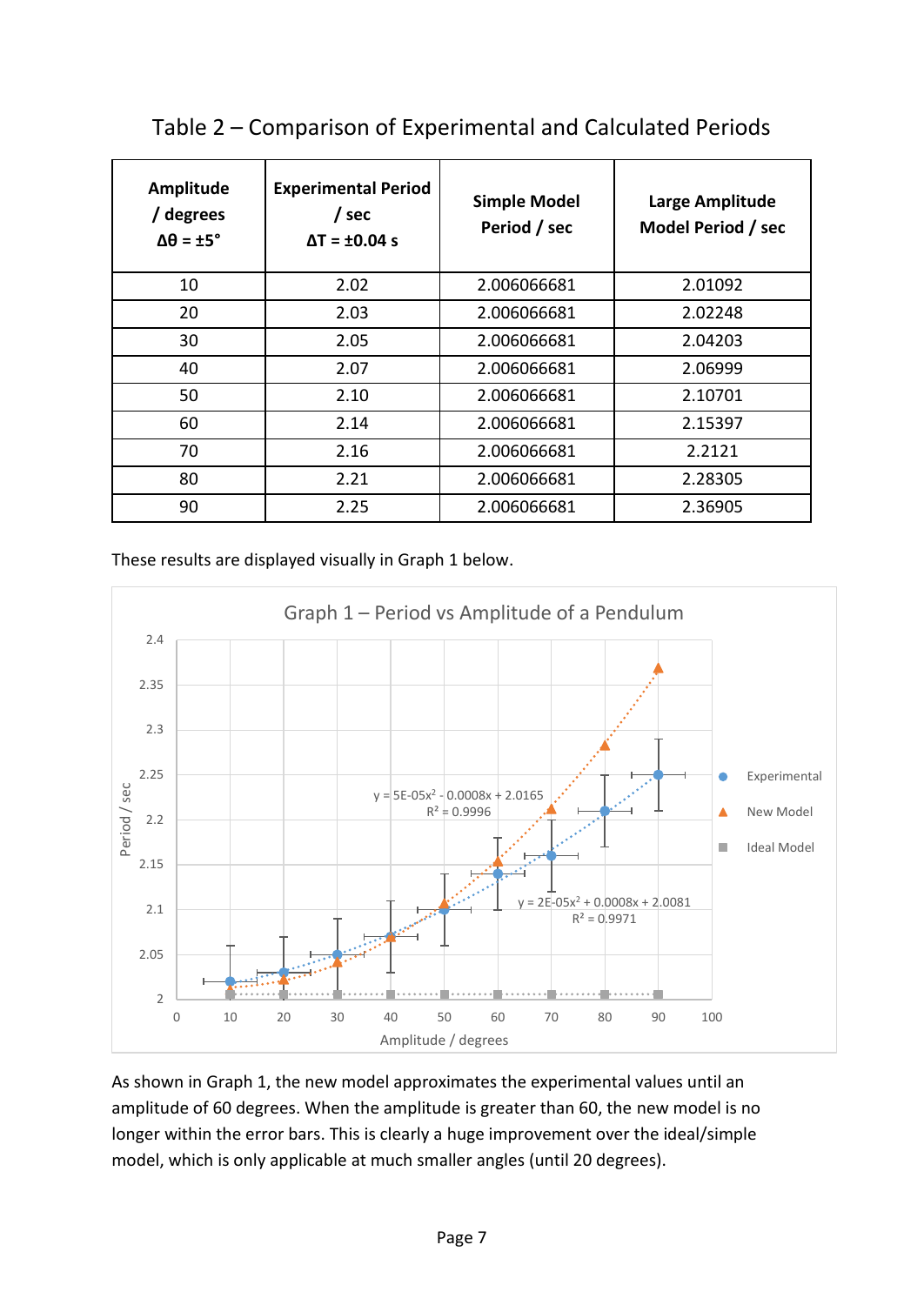Next, the applicability of the models can be evaluated numerically. Table 3 shows the percentage errors of both models, compared to the experimental values.

| Amplitude<br>/ degrees<br>$\Delta\theta = \pm 5^{\circ}$ | % Error of Simple Model | % Error of Large Amplitude<br><b>Model</b> |
|----------------------------------------------------------|-------------------------|--------------------------------------------|
| 10                                                       | 0.690                   | 0.450                                      |
| 20                                                       | 1.18                    | 0.370                                      |
| 30                                                       | 2.14                    | 0.389                                      |
| 40                                                       | 3.09                    | 0.000483                                   |
| 50                                                       | 4.47                    | 0.334                                      |
| 60                                                       | 6.26                    | 0.653                                      |
| 70                                                       | 7.13                    | 2.41                                       |
| 80                                                       | 9.23                    | 3.31                                       |
| 90                                                       | 10.8                    | 5.29                                       |

Table 3 – Percentage Errors of Calculated Periods

It can be seen from Table 3 that the percentage errors of the new model are significantly smaller than the simple model.

Furthermore, all of the percentage errors for the new model with amplitudes smaller than or equal to 60 degrees have percentage errors that are smaller than 1%. This proves that the new model is an accurate approximation of the period of a large amplitude pendulum, for amplitudes up to 60 degrees.

In contrast, only the first value of the simple pendulum has a percentage error smaller than 1%, indicating that it is only applicable to amplitudes of up to 10 degrees.

# **Conclusion and Evaluation**

The aim of this experiment was to discover the relationship between the amplitude and the period of a pendulum's oscillation. The oscillations of a pendulum were found to not be isochronous, in contrast to what is taught in the classroom. The period of the pendulum actually varies greatly with relation to the amplitude. That is why the period value calculated with the simple pendulum model is only applicable when the amplitude is no greater than 10 degrees.

A new model was derived by avoiding the use of the trigonometric small-angle approximation. It was hypothesized that this model would be significantly more accurate than the conventional model, especially when the amplitude was relatively large. This hypothesis was confirmed by the data. By using an experimental pendulum, it was found that the new model is accurate (within 1 percent of experimental values) to amplitudes of